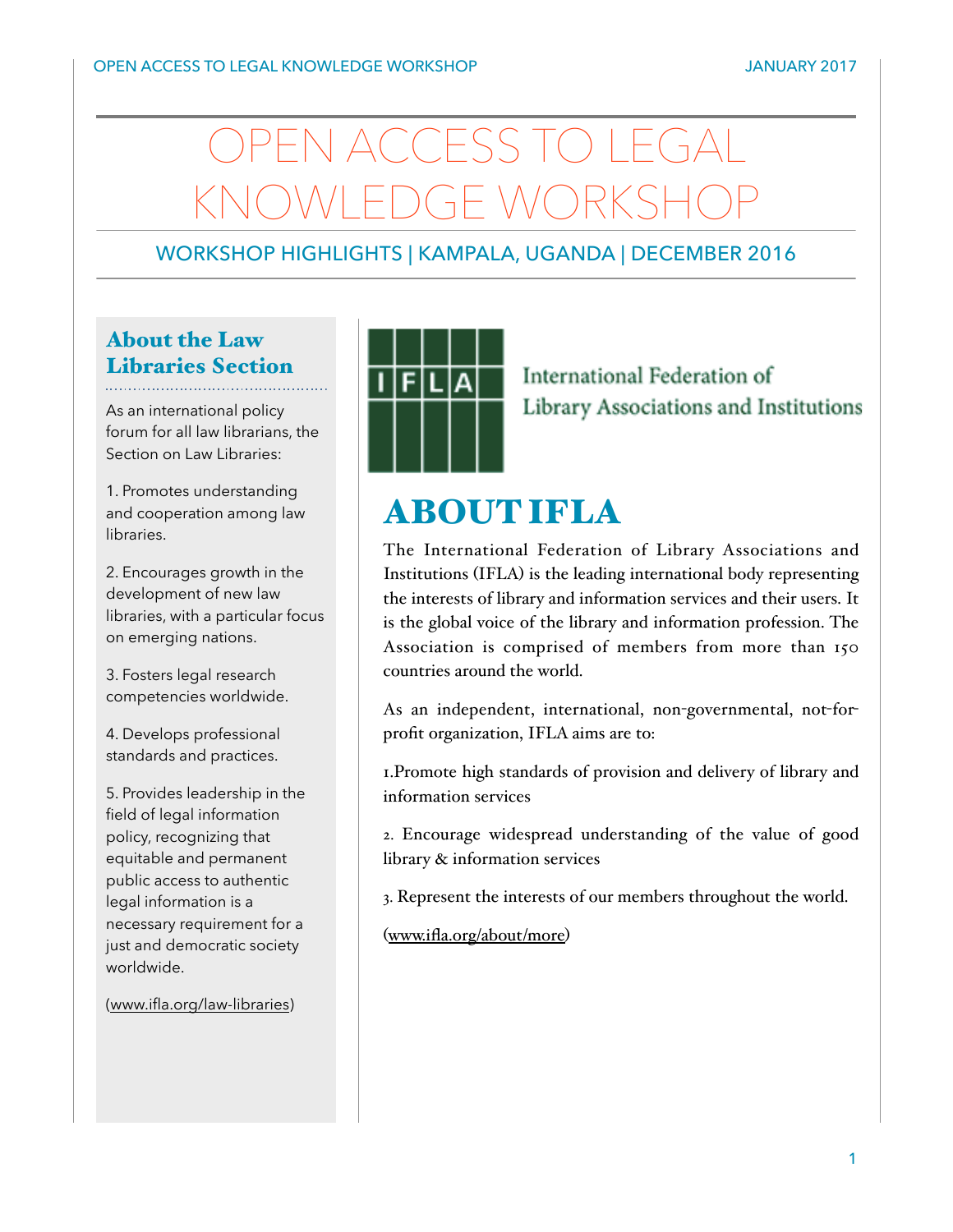### IALL'S MISSION

- Promote the work of individuals, libraries, and other organizations concerned with the dissemination of legal information;
- Advance the education of law librarians, lawyers and other legal information professionals;
- Support educational and professional opportunities;
- Share legal knowledge and scholarship and increase access to legal information;
- Foster networking and mentoring among legal information professionals;
- Support and encourage the development of national and international legal information policies and promote free access to legal information through policy statements and scholarship. (http:// iall.org/about-iall-2/ mission-)

# ABOUT IALL

The International Association of Law Libraries (IALL) is a worldwide, cooperative non-profit organization of librarians, libraries, and other persons and institutions concerned with the acquisition, dissemination and use of legal information from sources other than their own



jurisdictions. Founded in 1959, the IALL has over 400 members in more than 50 countries on five continents. The members represent all types and sizes of legal collections ranging from academic law libraries to corporate libraries, and from national and parliamentary libraries to administrative agency and court libraries.

In keeping with its Mission, IALL promotes the law library profession and access to legal information. IALL publishes the International Journal of Legal Information and offers Annual Courses on International Law Librarianship. IALL provides an international forum for networking and information sharing among legal information professionals worldwide and supports professional development by awarding scholarships for annual course attendance and grants for internships.

( http://iall.org/ )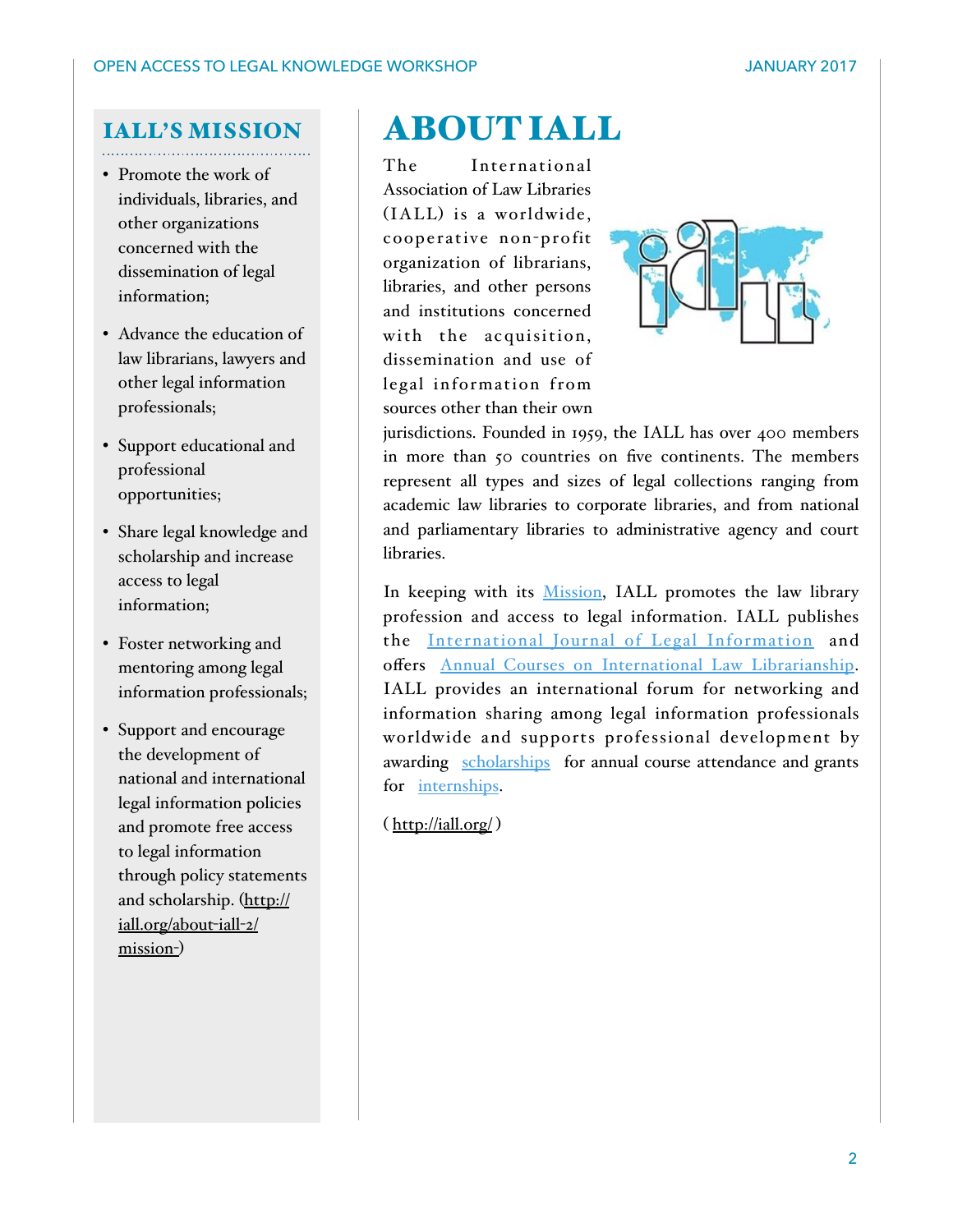# ABOUT THE OPEN ACCESS TO LEGAL KNOWLEDGE WORKSHOP

**Open Access to Legal Knowledge** was held in Kampala, Uganda on December 6  $\& \, 7$ , 2016 for law librarians in Anglophone Africa. More than 30 participants came from the following countries (excluding organizers): Uganda, Ghana, Kenya, Côte d'Ivoire, Nigeria, Zimbabwe, Tanzania, and South Africa. The workshop was organized by the International Federation of Library Associations (IFLA) Law Libraries Section, in cooperation with the International Association of Law Libraries (IALL).

We would like to thank those who supported this workshop, and without whose assistance the workshop would not have been possible:

### Conference Sponsors



International Federation of Library Associations and Institutions





### Organizing Committee

- Heather Casey (Georgetown University, USA)
- Mark Engsberg (Emory University, USA / Board member (ex-officio), IALL)
- Joseph Hinger (St. John's University, USA)
- Caroline Ilako (Makerere University, Uganda / Member, IFLA Law Libraries Section)
- Sonia Poulin (Alberta Law Libraries, Canada / Chair, IFLA Law Libraries Section)
- Bård Tuseth (University of Oslo, Norway / 2016 Corresponding Member, IFLA Law Libraries Section)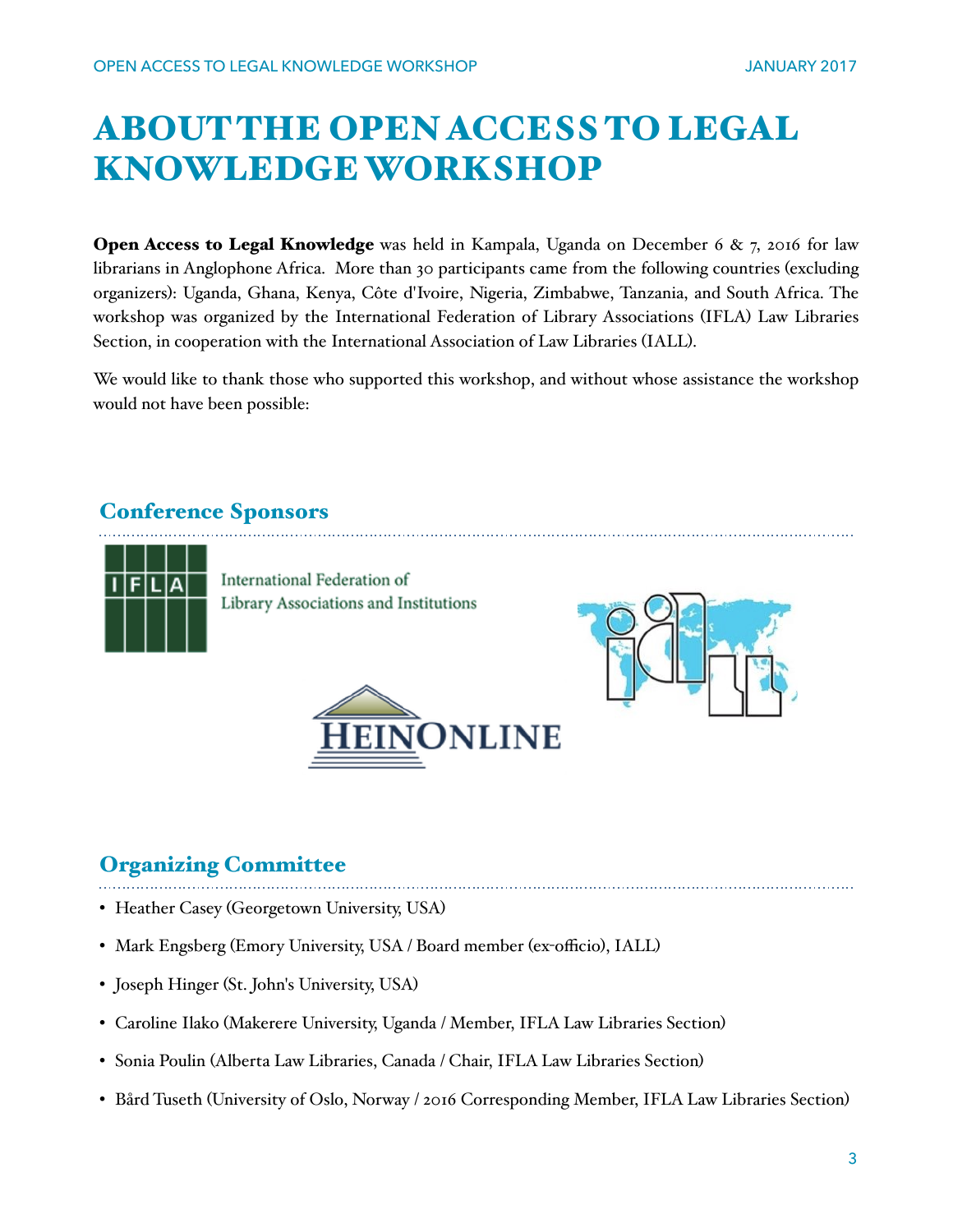#### VENUE

The Organizing Committee would like to acknowledge Makerere University Library for their hospitality. The workshop was to be held at the University Library, however, following weeks of student protests and a strike by lecturers, Makerere University was closed on November 1st by Uganda's president Yoweri Museveni. The Organizing Committee monitored the situation closely, hoping the University would reopen in time for our workshop. Two weeks prior to the workshop, a decision was made to move the workshop venue to a nearby hotel.



(Left: our host, Caroline Ilako, Makerere University and Member of IFLA Law Libraries Section)

# GOALS OF THE WORKSHOP

The workshop aimed to increase awareness of the value of legal information in societies and the importance of law libraries in African countries, and to promote communication, collaboration, fundraising and library advocacy practice in this region, thus increasing regional capacity and leadership.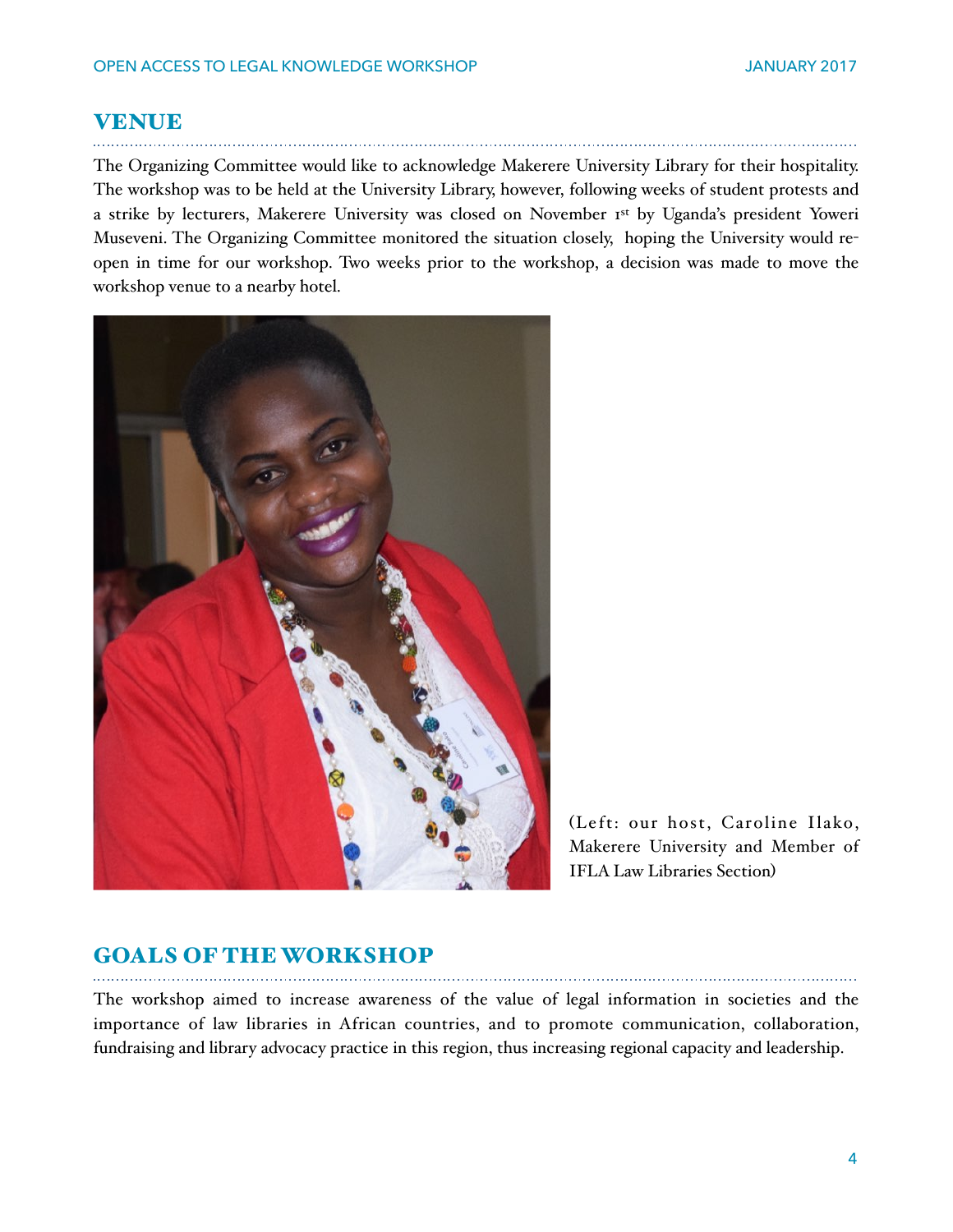#### OPEN ACCESS TO LEGAL KNOWLEDGE WORKSHOP JANUARY 2017

- A. The intended outcomes and impact of the workshop were the following:
- 1. Access legal information on the regional basis through databases, repositories, digital publications, etc.
- 2. Support and encourage the development of national and regional legal information policies and intellectual freedom.
- 3. Support and promote educational and professional opportunities for legal information professionals.
- 4. Promote interests of law libraries, legal collections, information services and users.
- B. The intended output:
- 1. The development of a training package that can be customized, including materials and activities, to meet the needs of various law librarian communities.

The programme sought to empower participants to utilize the potential of open access legal sources in legal research. The workshop offered a method to build a network of law librarians across Africa in order to share knowledge and assist each other in solving practical legal research questions. In addition, it provided an overview of open access legal sources worldwide, the practical skills required to benefit from them, and an opportunity to establish contact with colleagues from different countries.

#### PROGRAMME

Organizers spoke from 15 minutes to 45 minutes on various topics (Open Access, Collection Development, African Legal Materials, Legal Research Skills, Public Legal Education and Information and International Professional Networking) with Q&A sessions afterwards. One essential component of the workshop was for every participant to give a presentation. Every participant was expected to have prepared a 5 minute presentation on a chosen topic related to law or law librarianship. In addition to this, each participant was asked to answer questions on their field of expertise and otherwise contribute actively and constructively to all discussions during the workshop. Every participant were provided with an opportunity to present at the workshop. It encouraged them to plan for the event and guaranteed active participation. In addition, each participant shared information on the legal research environment in their jurisdiction, which allowed for other participants to learn more about jurisdictions outside their own. It



also assisted with networking, as each presentation allowed participants to better acquaint themselves with one another. Getting up in front of their peers gave each participant a chance to exercise skills in public speaking that they may not have otherwise used. The schedule below indicates in what order participants presented, what topics they presented on, and other activities conducted in the workshop.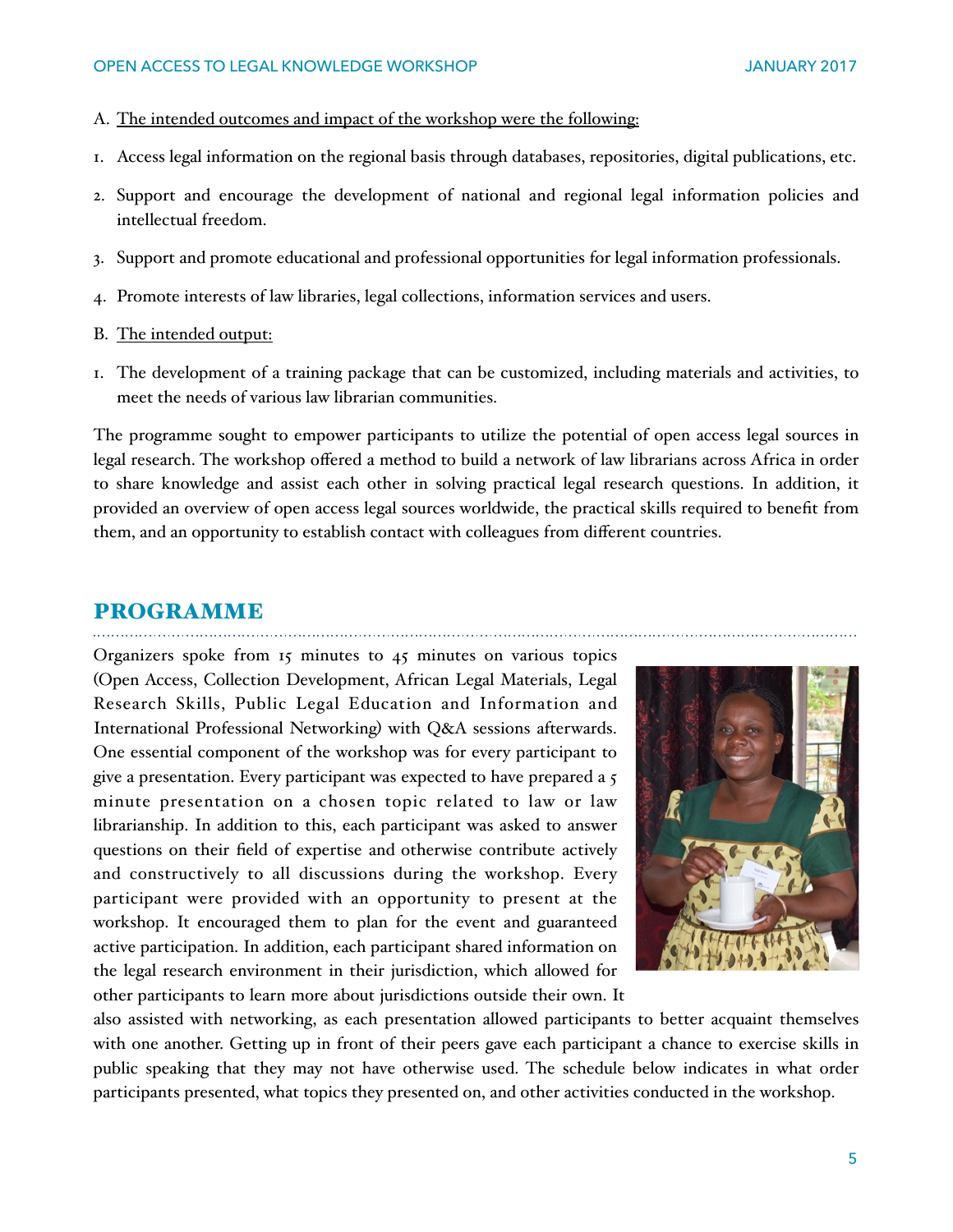

The Organizing Committee with Rachel Nakalembe (Makerere University) receiving her certificate of participation.

# *Tuesday December 6th, 2016*

| 08:00 - 09:00 Registration of participants                                                                       |
|------------------------------------------------------------------------------------------------------------------|
| 09:00 - 09:15 Welcome to participants by local host, <b>Caroline Ilako</b>                                       |
| 09:15 - 09:20 Formal opening by IFLA Law Libraries Section Chair, Sonia Poulin                                   |
| 09:20 - 09:30 Greeting from International Association of Law Libraries (IALL), <b>Professor Mark</b><br>Engsberg |
| 09:30 - 09:45 Introduction of participants (very short)                                                          |
| 09:45 - 10:35 "Open Access and free legal sources in an international perspective", Prof. Mark<br>Engsberg       |
| 10:35 - 10:50 Coffee / tea break                                                                                 |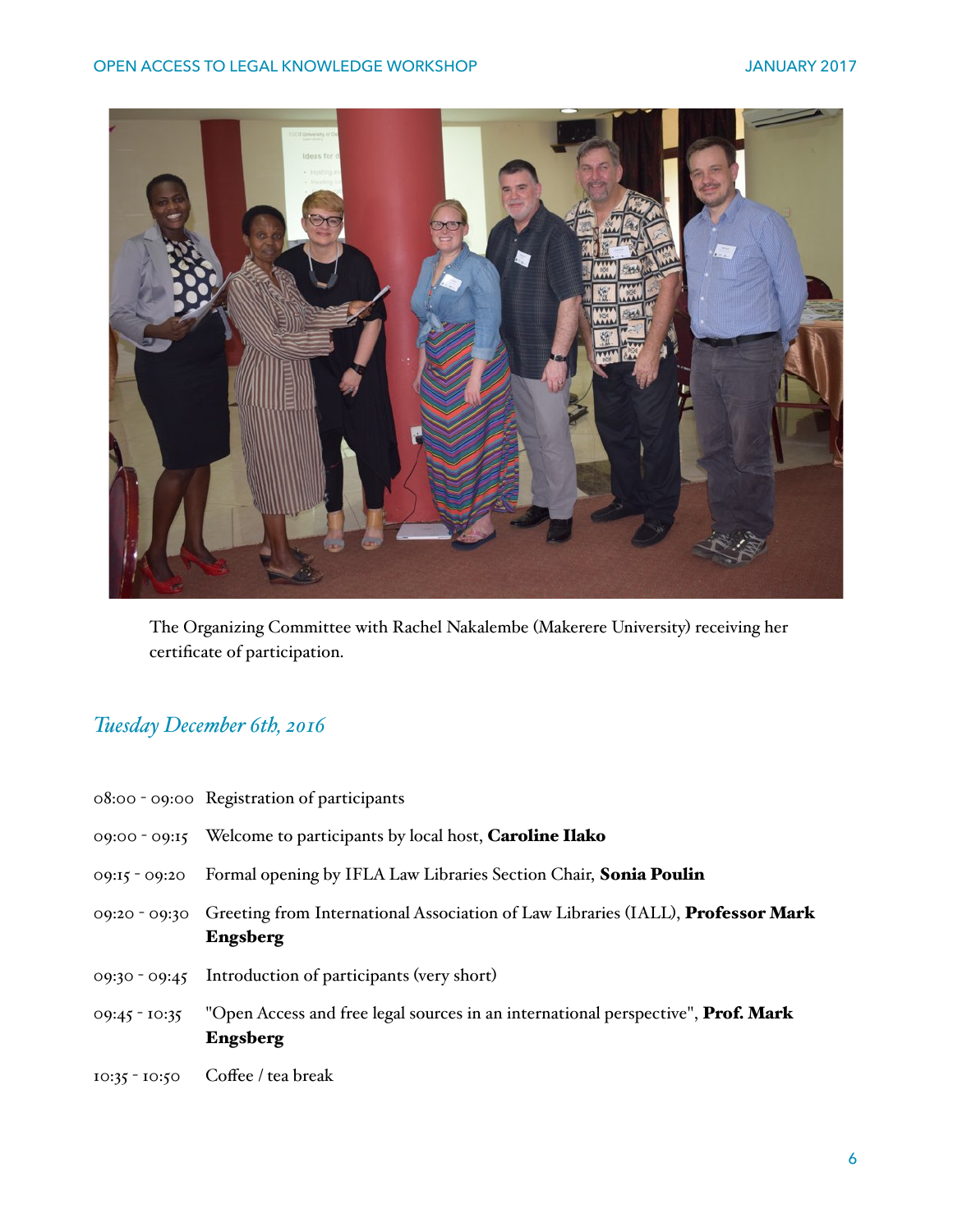#### OPEN ACCESS TO LEGAL KNOWLEDGE WORKSHOP JANUARY 2017

- 10:50 10:55 "Availability of free legal sources in Uganda", Elizabeth Alikoba
- 10:55 11:00 "Free legal sources in Kenya", Everlyn Anduvare
- 11:00 11:05 "Free legal sources in Côte d'Ivoire", Adama Kone
- 11:05 11:10 *Short Break*
- 11:10 11:15 "Free legal sources in South Africa", Rosemary Kuhn
- $11:15 11:20$  "Access to free legal information in Uganda, a case for ULII", **Jane Mugala**
- 11:20 11:25 "Free legal sources in Zimbabwe", Darlington Musemburi
- $11:25 11:30$  "Open access information availability in the legal fraternity", **Alice Okongo**
- 11:30 11:35 *Short Break*
- 11:35 11:40 "Free legal sources to Parliament of Uganda", Innocent Rugambwa
- $11:40 11:45$  "Survey availability of free legal sources in Uganda", Joseph Semugabi
- 11:45 11:50 "Free legal sources in Uganda", Alexander Leo Ssajjabi
- 11:50 11:55 "Free sources available for common law materials in Uganda", **Ronard Akampamaani**
- 11:55 12:00 Announcements, Caroline Ilako
- 12:00 13:00 *Lunch*
- 13:00 13:15 Introduction: Collection development with limited resources, Caroline Ilako
- 13:15 14:15 Group discussion: Collection development
- 14:15 14:30 Summary of discussions
- 14:30 14:35 "Subscribed legal databases in Uganda", Thecla Atukwase
- 14:35 14:40 "Commercial legal databases in Ghana: Content, coverage, prices", Bright Avuglah
- 14:40 14:45 "Commercial legal databases South Africa", Kadephi Majola
- 14:45 15:00 Q&A Session
- 15:00 15:15 Coffee / tea break
- 15:15 15:30 "Providing access to African legal materials: ideas and discussion", Joseph Hinger
- 15:30 15:35 *Short Break*
- 15:35 15:40 "Legal publishers in Uganda", Ngobi Lwenkyo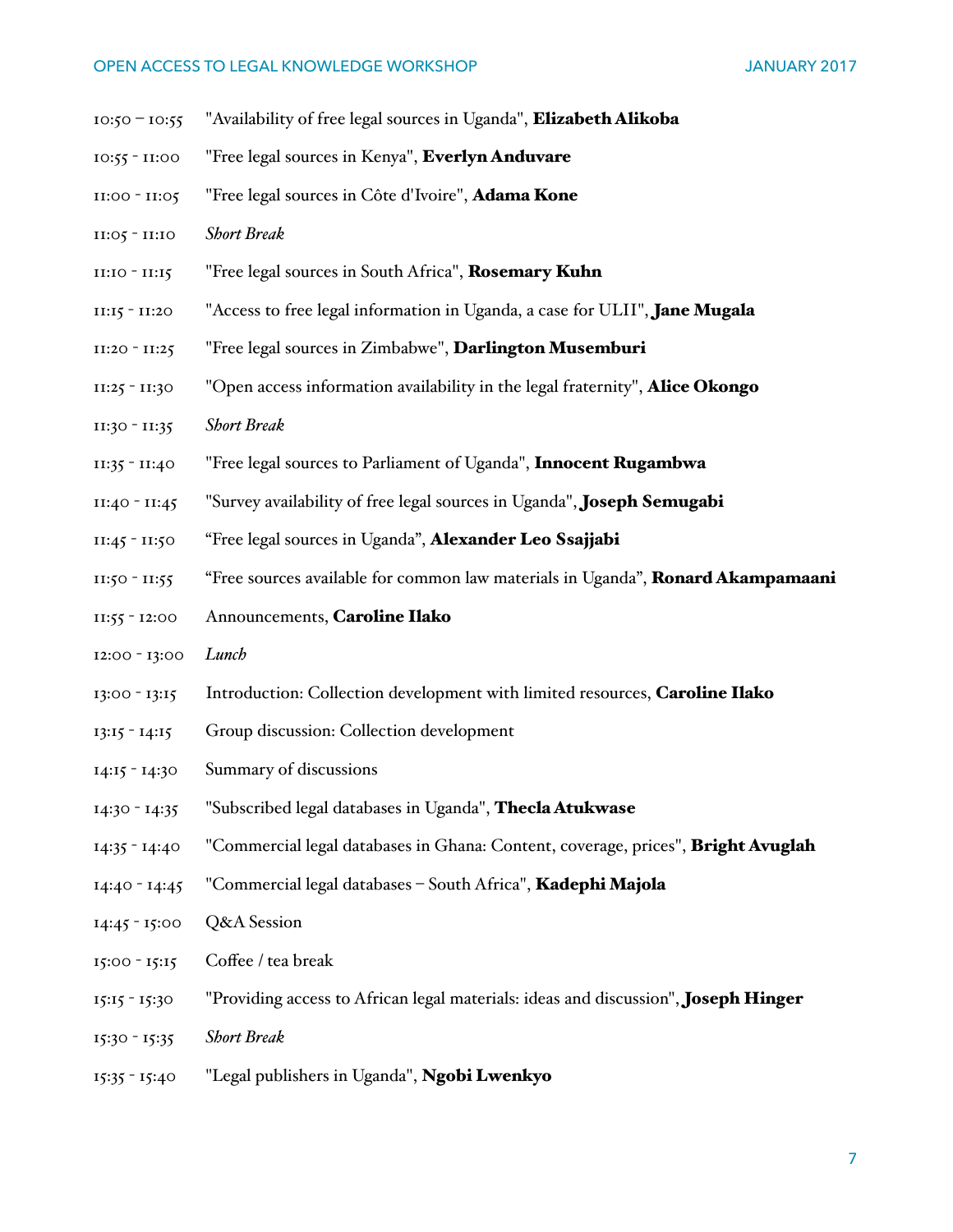#### OPEN ACCESS TO LEGAL KNOWLEDGE WORKSHOP JANUARY 2017

- 15:40 15:45 "Legal publishers in Zimbabwe", Zodi Pisira
- 15:45 15:50 "The most important legal publishers in Uganda", Ezra Okot
- 15:50 15:55 "The use of international law sources in the Courts of Uganda", Joseph Arube
- 15:55 16:00 *Short Break*
- 16:00 16:05 "Emerging technologies for law librarians", Ayodele John Alonge
- 16:05 16:10 "Factors hindering effective usage and access of electronic law resources in Tanzanian Universities", Dennis Kakande
- 16:10 16:15 "Legal publishers in Uganda", Prossy Nassanga
- 16:15 16:25 Q&A Session
- 16:25 16:30 Announcements, Caroline Ilako
- 18:00 Buffet dinner Grand Global Hotel

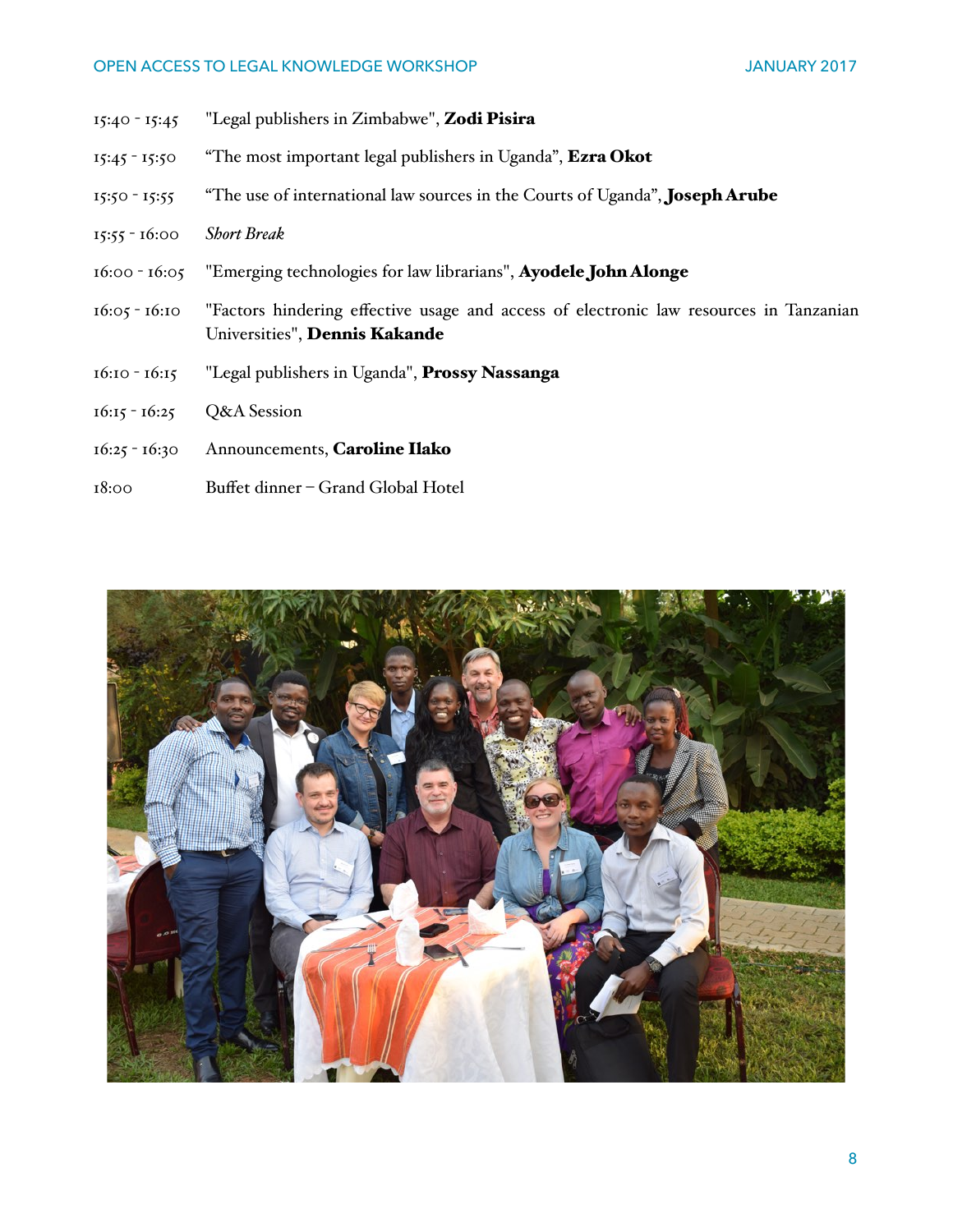# *Wednesday December 7th, 2016*

|                   | 09:00 - 09:45 "Legal research skills and professional development for law librarians", Heather Casey                                                                   |
|-------------------|------------------------------------------------------------------------------------------------------------------------------------------------------------------------|
| 09:45 - 10:00     | Coffee / tea break                                                                                                                                                     |
| 10:00 - 10:15     | Introduction: "Public access to legal information", Sonia Poulin                                                                                                       |
| $IO: I5 - II: I5$ | Group discussion: Public access to legal information                                                                                                                   |
| II:15 - II:30     | Summary of discussions                                                                                                                                                 |
| II:30 - II:35     | "Access to the Lexis-Nexis database through the WHO initiative (HINARI) to faculty<br>and students at the Gulu University Faculty of Law - challenges", Manana Herbert |
| II:35 - II:40     | "The need for incorporation of a law librarianship speciality on the Msc. (Inf.Sc) program,<br>Makerere University", Rachel Nakalembe                                  |
| II:40 - II:45     | "Management of legal information resources at Parliament of Uganda library", Park<br>Tinyefuza                                                                         |
| $II:45 - I2:00$   | Q&A Session                                                                                                                                                            |
| 12:00 - 13:00     | Lunch                                                                                                                                                                  |
| $13:00 - 13:15$   | Introduction: "International professional networking", Bård Tuseth                                                                                                     |
| $13:15 - 14:15$   | Group discussion: Collaboration and joint projects                                                                                                                     |
| $14:15 - 14:30$   | Summary of discussions                                                                                                                                                 |
| $14:30 - 14:45$   | Coffee / tea break                                                                                                                                                     |
| $14:45 - 15:45$   | Group discussion: "Planning and moving forward", Sonia Poulin                                                                                                          |
| $15:45 - 16:30$   | Closing of the workshop and awarding certificates by IFLA Law Libraries Section Chair,<br><b>Sonia Poulin</b>                                                          |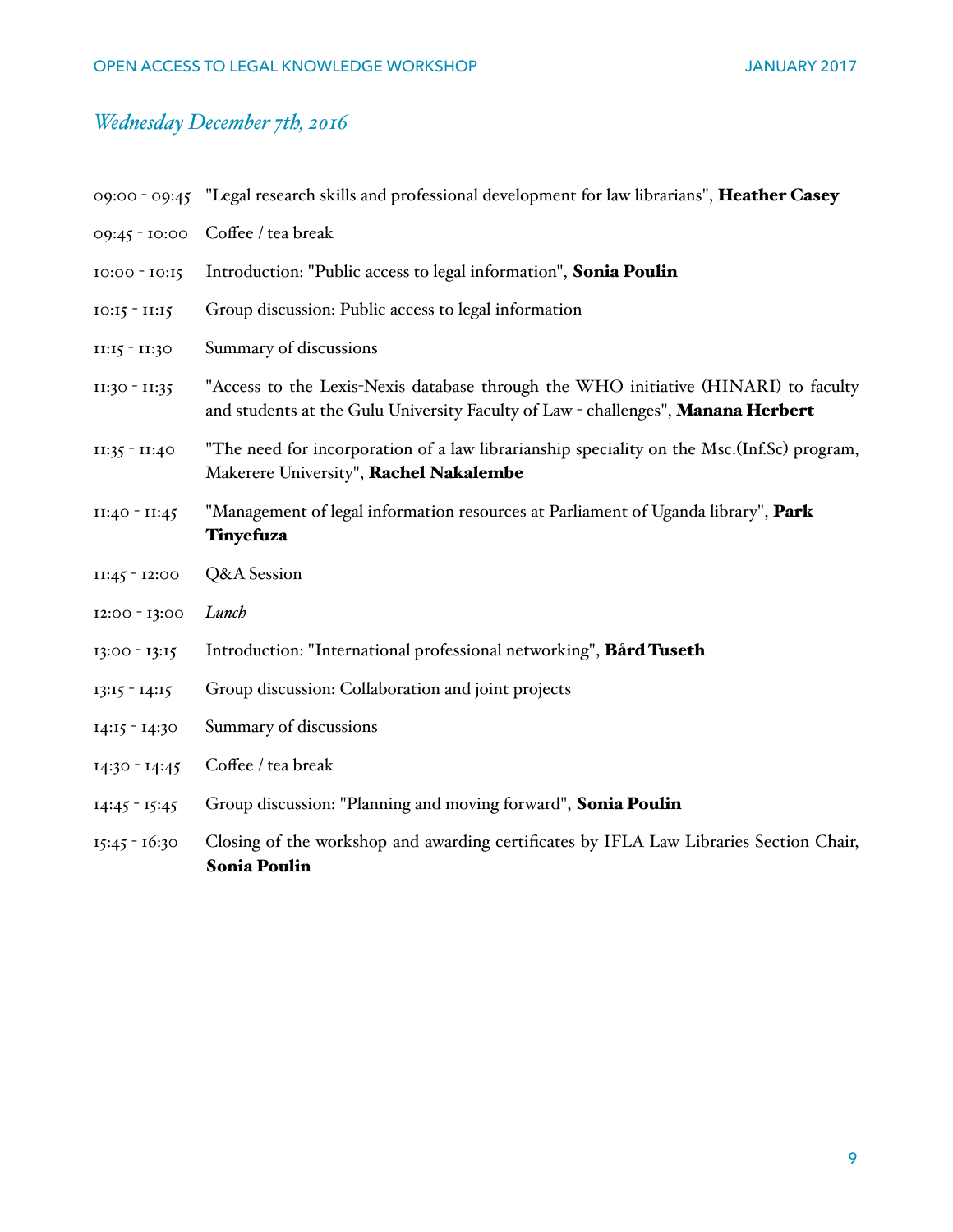### *Group Discussions*

During the three breakout sessions, participants were gathered into small groups to foster discussion. Organizers joined in at each group table to act as facilitators for the small group discussions. After 45 minutes to an hour of discussion, the entire workshop group would come together and people from each group would relay their group's findings. Groups were selected to make sure that each participant would meet with different participants for the breakout sessions. Participants took turns being speakers and note-takers for their groups so that the same people were not always presenting findings or taking notes. Organizers, while free to take their own notes, abstained from being note takers or presenters for the breakout sessions. The role of the organizer at each table was rather to ensure the small group stayed on



topic and to prompt discussion if need be. The following themes were discussed by each group: Open Access, Collection Development, Cataloguing and Acquisition, Legal Research, Public Legal Education and Information, Professional Development and Networking. Each group was given general questions to work with and most groups followed the outline of the questions but some group discussions took different paths. Each group had something unique to contribute to the larger workshop discussion. A leader was assigned for each topic and will follow up on the set recommendations provided by each group.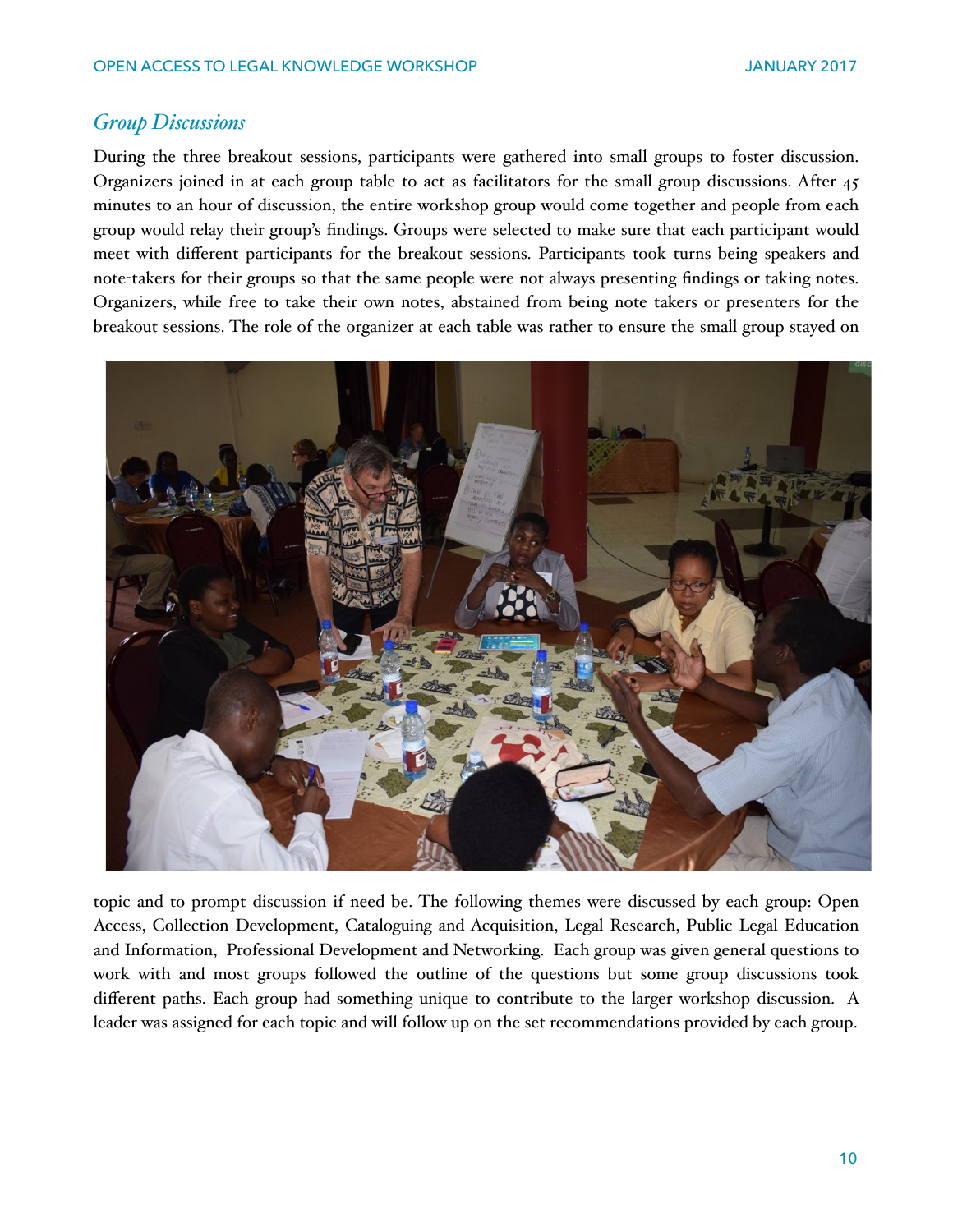#### *Long Term Goals*

The organizers recommend that participants contribute to a network for African Law Librarians that has been established since this workshop and engage in virtual and practical collaboration with international colleagues in the future. The network consists of several facets:

- 1. an email group hosted through Google Groups (african-law-librarians-group@googlegroups.com)
- 2. a website hosted through Google Sites (https://sites.google.com/view/africanlawlibrarians/home), where slide and paper presentations from the workshop have been uploaded
- 3. a WhatsApp group for commentary and discussion amongst participants on topics tangentially related to librarianship

So far the email chain and WhatsApp groups have been very vibrant. Participants continue to reach out to one another to discuss resources and let one another know what is happening in their jurisdictions. The website has been good for exchanging slides from the workshop and members have discussed what they would like to further do with the website. In addition to those who attended the workshop, we added anyone who had applied to attend the workshop to the email chain and website. This has allowed for a broader group to benefit from the work done within the workshop.

In order to assist law librarians in delivering a similar workshop in their regions, the Organizing Committee will develop an information package that can be customized, including materials and activities. The information package will be available on the IFLA Law Libraries Section's website by end of April 2017.